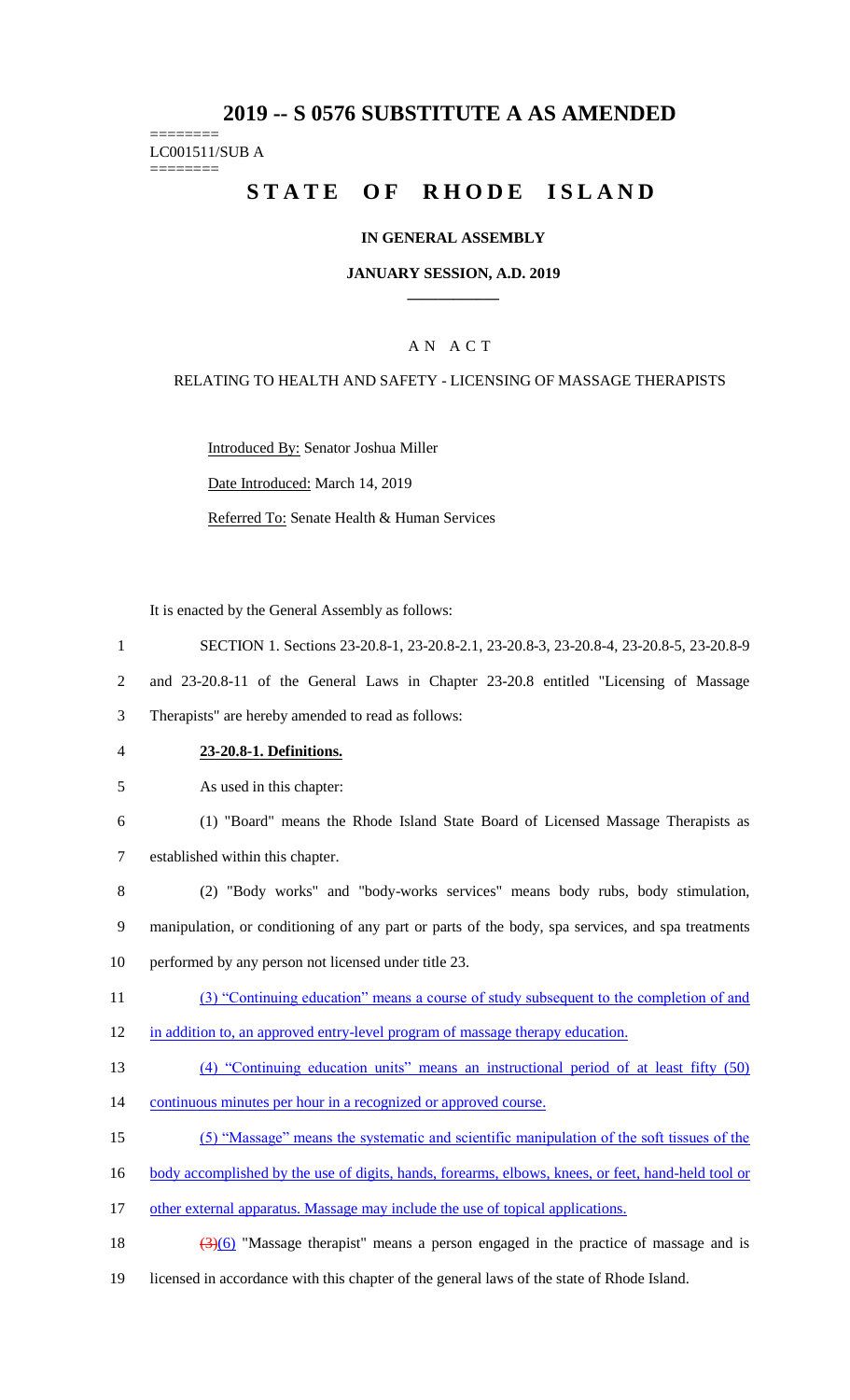1 (4)(7) "Practice of massage" "Massage therapy" means the manual manipulation of the 2 soft tissues of the human body through the systematic application of massage techniques 3 including: effleurage, petrissage, compression, friction, vibration, percussion, pressure, positional 4 holding, movement, range of motion for purposes of demonstrating muscle excursion or muscle 5 flexibility, and nonspecific stretching. The term massage includes the external application of 6 lubricants or other topical preparations, such as water, heat, and cold, via the use of the hand, 7 foot, arm, or elbow, with or without the aid of massage devices, for the purpose of aiding muscle 8 relaxation, reducing stress, improving circulation, increasing range of motion, relieving muscular 9 pain, and the overall enhancement of health. Massage shall not include: the touch of genitalia; 10 diagnosis of illness or disease; the prescribing of drugs, medicines, or exercise; high-velocity 11 thrust applied to the joints or spine; electrical stimulation; application of ultrasound or any 12 services or procedures for which a license to practice medicine, chiropractic, occupational 13 therapy, physical therapy, or podiatry is required by law. use of massage for therapeutic purposes, 14 including, but not limited to: pain management, stress reduction, promotion of relaxation and 15 enhancement of general health and well-being. Massage therapy includes, but is not limited to, 16 manipulation of soft tissue and normal movement of the body to develop an appropriate massage 17 therapy session and the delivery of self-care and health maintenance information. Massage 18 therapy does not encompass: 19 (1) Diagnosis; 20 (2) The prescribing of drugs or medicines; 21 (3) Spinal manipulation; and 22 (4) Any service or procedure which a license or registration is required by law including, 23 but not limited to, the practice of medicine, chiropractic, naturopathy, physical therapy, 24 occupational therapy, nutrition, psychotherapy, behavioral health services or podiatry. 25 (8) "Practice of massage therapy" means, the exchange of massage therapy services for 26 currency, goods or services. 27 (9) "Topical applications" means, but is not limited to, lubricants, emollients, non-28 prescription analgesics, and the use of heat and cold. 29 **23-20.8-2.1. Board of massage therapists.** 30 (a) Within the division of professional regulation of the department of health, there shall 31 be a state board of massage therapy examiners to be Rhode Island state board of licensed massage 32 therapists appointed by the director of the department of health with the approval of the governor. 33 Composition of board members: The board shall consist of seven (7) members who reside in the 34 state of Rhode Island<sub>5</sub>. At all times at least four (4) members shall be massage therapists in good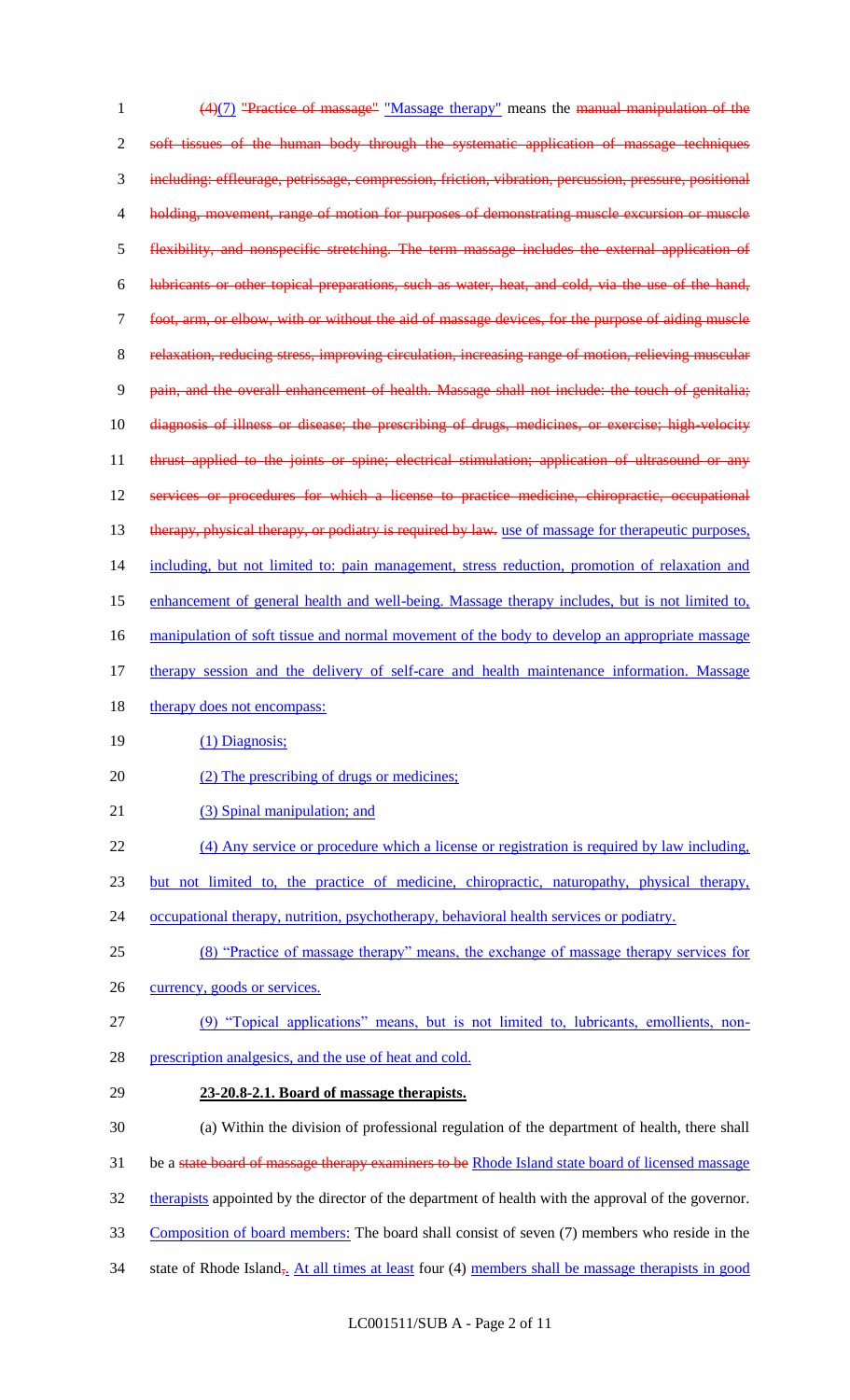1 standing, and shall have engaged in the practice of massage therapy for not less than five (5) 2 years, of whom shall be licensed pursuant to this chapter and one of whom One member shall be 3 a member of the general public, and who does not have financial interest in the profession, or is married to or in domestic partnership with someone in the profession. At no time shall more than one board member be an owner of, an instructor of, or otherwise affiliated with a board-approved massage therapy school or a course of instruction. The four (4) members who are licensed pursuant to this chapter shall represent both solo practitioners as well as members of a group practice.

9 (b) The initial board shall be appointed for staggered terms, the longest of which shall not 10 exceed three (3) years. After the initial appointments, all terms shall be for two (2) years and a 11 member may be reappointed for a second (2nd) term. All terms shall be for two (2) years. No 12 member shall serve more than three (3) consecutive terms. Upon the death, resignation or 13 removal of any member, the director of the department of health, with the approval of the 14 governor, shall appoint to fill vacancies, as they occur, a qualified person to serve on the board 15 for the remainder of his or her term or until his or her successor is appointed and qualified.

16 (c) The board shall elect, at its first meeting of the calendar year, from its members a 17 chair and such other officers as it deems appropriate and necessary to conduct business. The chair 18 shall preside at meetings of the board and shall be responsible for the performance of all duties 19 and functions of the board and shall perform those duties customarily associated with the position 20 in addition to other duties assigned by the board. The board shall designate a member to serve in 21 the absence of the chair.

22 (d) The chair and any other officer shall serve a term of one year commencing with the 23 day of his or her election and ending upon the election of his or her successor.

 $(d)(e)$  The director of the department of health may remove any member of the board for the neglect of any duty required by law or for any incompetent, unprofessional, or dishonorable conduct. Before beginning his or her term of office, each member shall take the oath prescribed by law, a record of which shall be filed with the secretary of state.

28 (f) A board member may be suspended or removed by the director of the department of 29 health for unprofessional conduct, refusal or inability of a board member to perform his or her 30 duties as a member of the board in an efficient, responsible and professional manner, conviction 31 of a felony or of a crime related to the practice of the health care profession, failure to meet the

- 32 qualifications of this statute, or committing any act prohibited by this statute.
- 33 (g) Members of the board shall not receive compensation for their attendance at official
- 34 meetings of the board, or attendance at any meeting that would constitute official board business,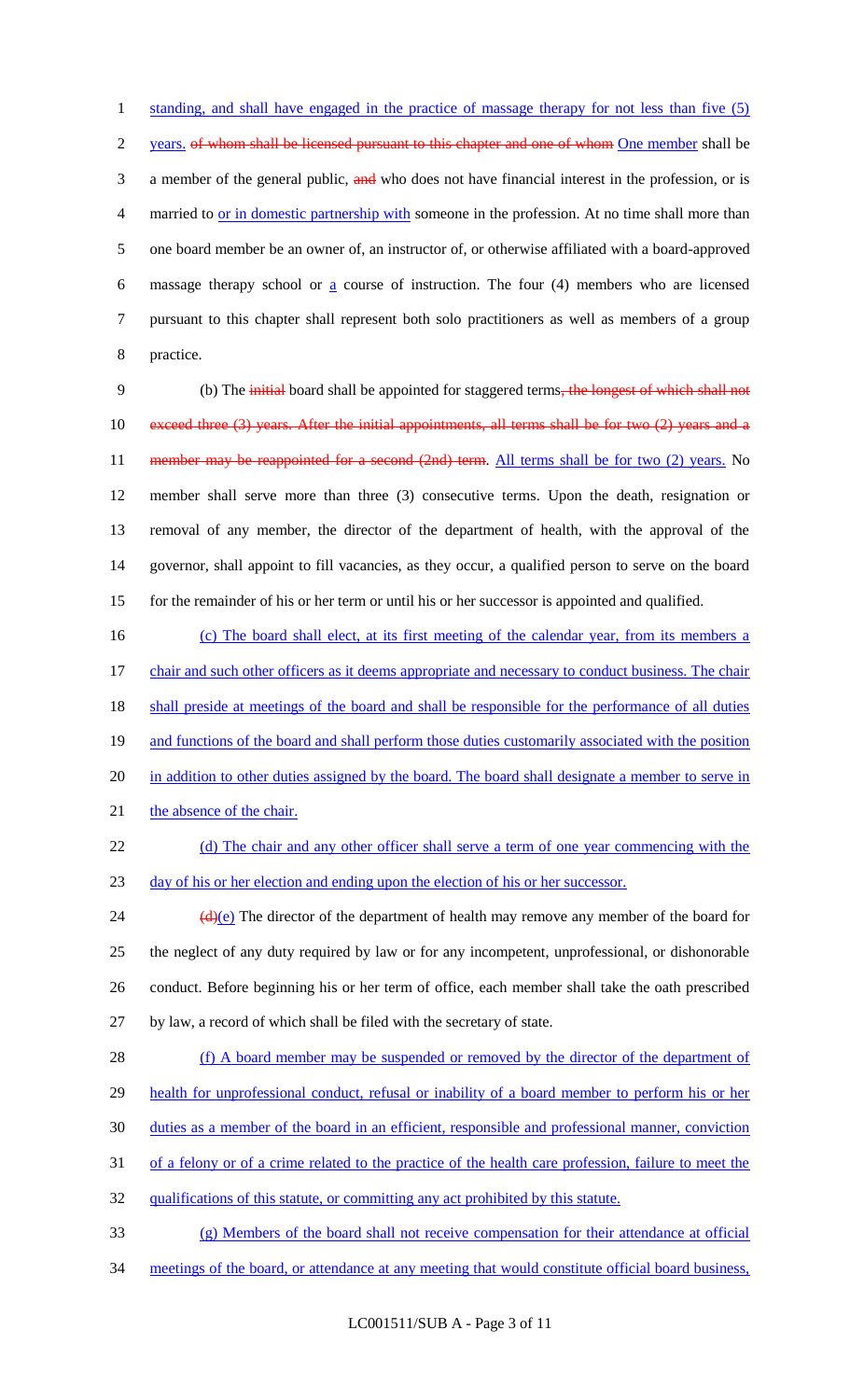including teleconference calls or other board responsibilities.

 $\frac{1}{2}$  (e)(h) The board shall meet at least quarterly thereafter, shall hold a meeting and elect a 3 chairman. The board may hold additional meetings at the call of the chair or at the written request 4 of any three (3) members of the board. The board may appoint such committees as it considers necessary to carry out its duties. A majority of the sitting members of the board shall constitute a quorum. The chair of the board shall have the authority to call other meetings at his or her discretion. (i) The board may appoint such committees as it considers necessary to carry out its duties. (j) A quorum shall be necessary to conduct official board business or any committee 11 thereof. A majority of the members shall constitute a quorum. The board may enter into executive 12 (closed) session according to relevant law. **23-20.8-3. Practice of massage -- License required -- Use of title limited -- Qualifications for licenses continuing education -- FeesPractice of massage therapy -- License required -- Use of title limited -- Qualifications for licenses continuing education -- Fees.** (a) A person shall not practice, or hold himself or herself out to others as practicing massage therapy, or as a massage therapist, without first receiving from the board a license to engage in that practice. (b) A person shall hold himself or herself out to others as a massage therapist when the person adopts or uses any title or description, including: "massage therapist," "masseur," "masseuse," "massagist," "massotherapist," "myotherapist," "body therapist," "massage technician," "massage practitioner," or any derivation of those terms that implies this practice. 24 (c) It shall be unlawful to advertise the practice of massage therapy using the term

 massage therapy, or any other term that implies a massage technique or method, in any public or private publication or communication by a person not licensed by the state of Rhode Island department of health as a massage therapist. Any person who holds a license to practice as a massage therapist in this state may use the title "licensed, massage therapist" and the abbreviation "LMT." No other persons may assume such title or use such abbreviation or any other word, letters, signs, or figures to indicate that the person using the title is a licensed, massage therapist. A massage therapist's name and license number must conspicuously appear on all of the massage 32 therapist's advertisements print and electronic material. A massage therapist licensed under this 33 chapter must conspicuously display his or her have available his or her license in his or her 34 principal place all places of business practice. If the massage therapist does not have a principal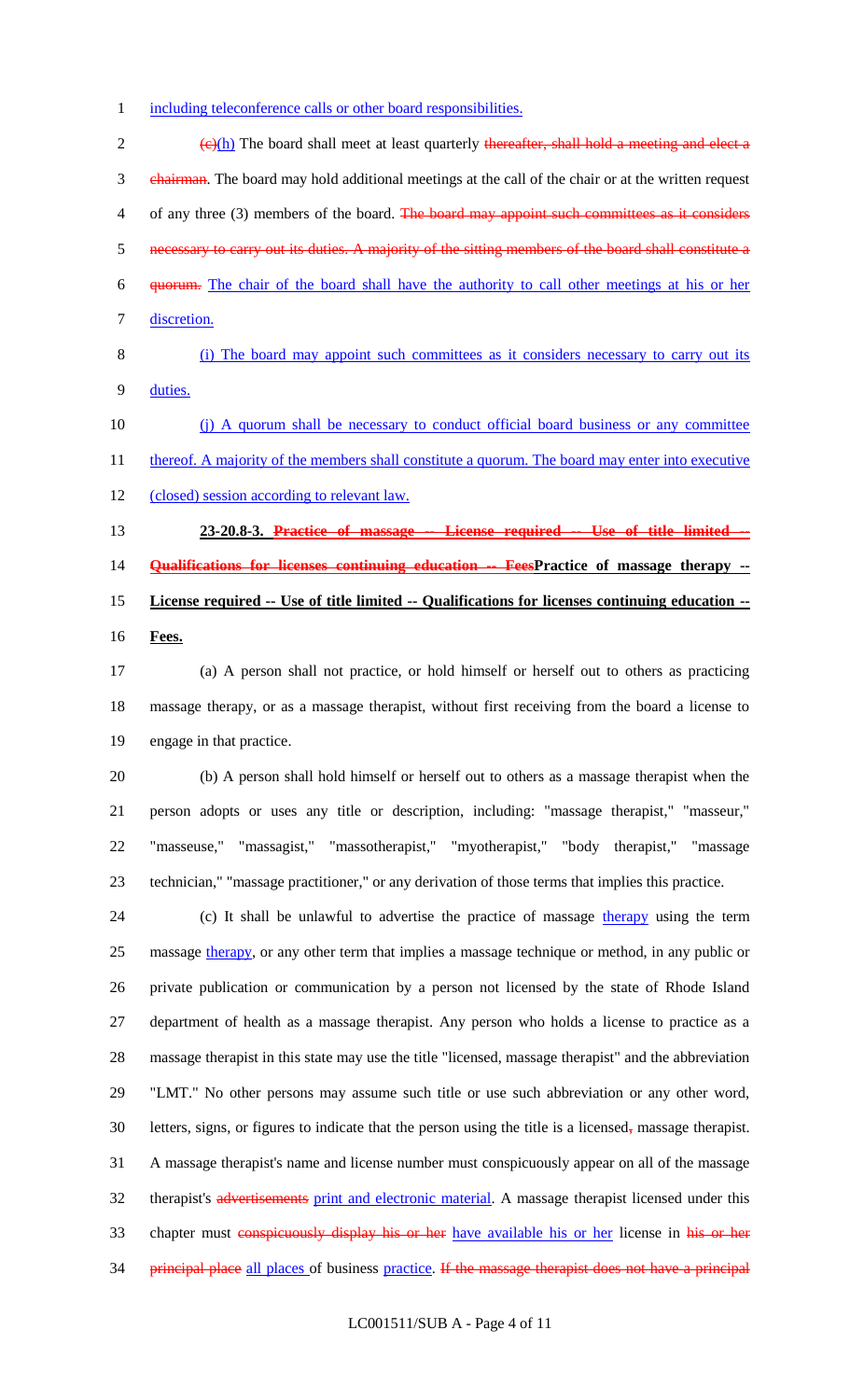1 place of business, or conducts business in any other location, he or she must have a copy of his or

2 her license available for inspection while performing any activities related to massage therapy.

3 (d)(1) The board shall, by rule, establish requirements for continuing continuing 4 education. The board may establish such requirements to be completed and verified biennially or 5 annually. The board shall require no more than twelve (12) hours biennially or six (6) hours 6 continuing education units annually.

7 (2) Applicants for biennial annual licensure renewal shall meet continuing education 8 requirements as prescribed by the board. On application for renewal of license, massage 9 therapists shall attest to completion of six (6) hours continuing education units annually in scope 10 of practice-specific offerings that may include, but not be limited to:

11 (i) Formal presentations;

12 (ii) Conferences;

13 (iii) Coursework from a regionally massage school or program, accredited 14 college/university; and/or

15 (iv) Self-study course, such as online courses awarding one education hour for each hour 16 completed or online coursework.

17 Such programs or offerings shall be approved or sponsored by a board-approved 18 organization. The board shall require no more than two (2) hours of ethics or standards of practice 19 biennially.

20 (3) A licensee who fails to complete the continuing education requirements described 21 herein may be subject to disciplinary action pursuant to § 5-40-13.

22 (4) A license may be denied to any applicant who fails to provide satisfactory evidence of 23 completion of continuing education relevant to massage therapy as required herein.

24 (5) The board may waive the requirement for these educational requirements continuing 25 education if the board is satisfied that the applicant has suffered hardship, which may have 26 prevented meeting the educational requirements.

27 (e) The fee for original application for licensure as a massage therapist and for annual 28 license renewal shall be as set forth in § 23-1-54. Fees for all other licenses under this chapter 29 shall be fixed in an amount necessary to cover the cost of administering this chapter.

30 (f) Any person applying for a license under this chapter shall undergo a national criminal 31 background check. Such persons shall apply to the bureau of criminal identification of the state 32 police or local police department for a nationwide national criminal records background check. 33 Fingerprinting shall be required. Upon the discovery of any disqualifying information as defined 34 in subsection (g), the bureau of criminal identification of the state police or the local police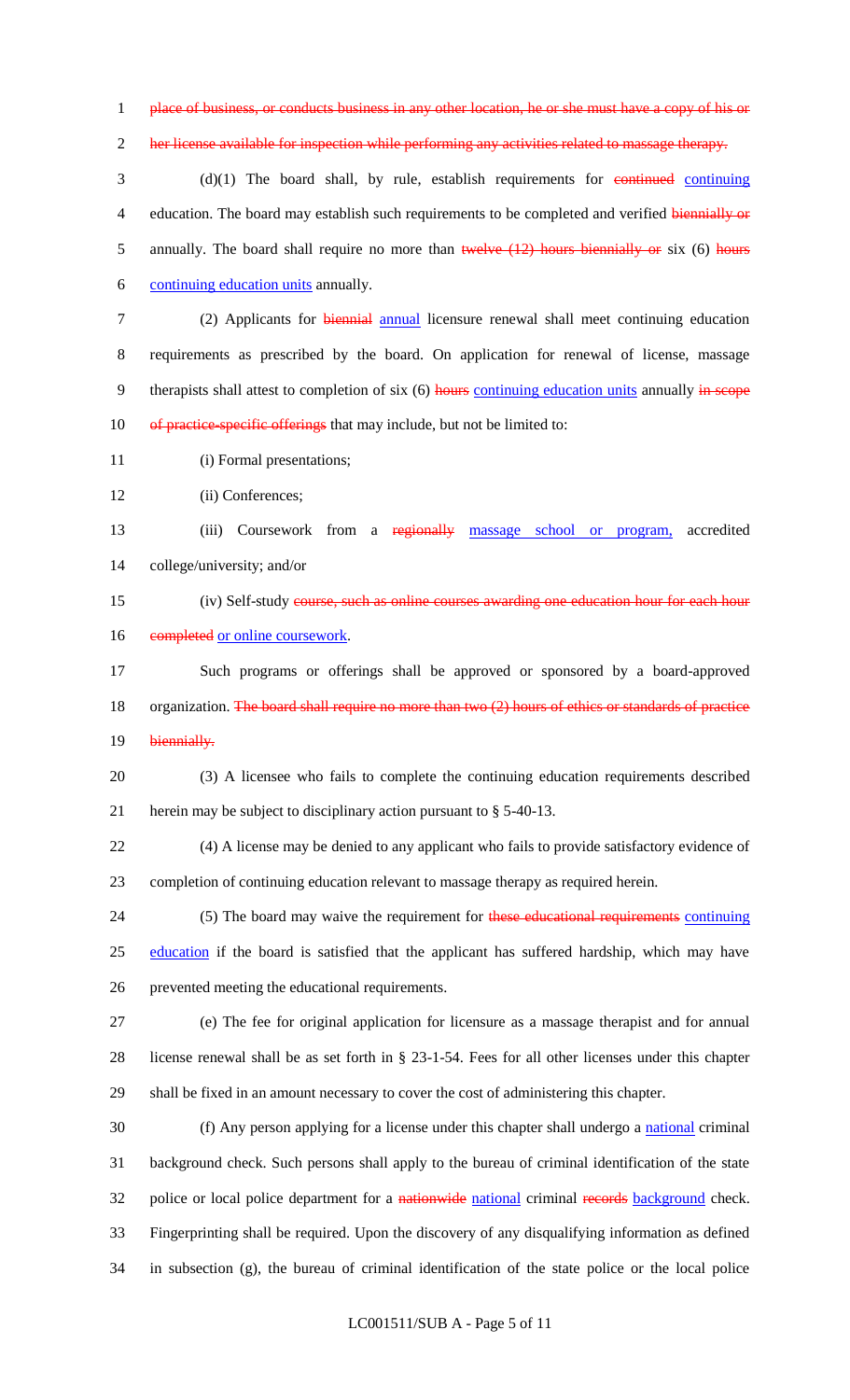department shall inform the applicant, in writing, of the nature of the disqualifying information and, without disclosing the nature of the disqualifying information, shall notify the board, in writing, that disqualifying information has been found. In those situations in which no disqualifying information has been found, the bureau of criminal identification shall inform the applicant and the board in writing of this fact. An applicant against whom disqualifying information has been found may request that a copy of the national criminal background report be sent to the board, which shall make a judgment regarding the licensure of the applicant. The applicant shall be responsible for payment of the costs of the national criminal records 9 background check.

 (g) "Disqualifying information" means those offenses, including, but not limited to, those 11 offenses defined in chapters 34, 34.1, and 37 of title 11, and § 23-17-37.

 (h) Notwithstanding the above, any city or town may, by ordinance, regulate the opening, the presence, the location, and the operation of any body-works business or any business providing body-works services. Provided, however, no ordinance may impose additional qualifications beyond those adopted by the department of health pursuant to this chapter 16 respecting national criminal background checks for persons applying for a license.

# **23-20.8-4. Establishment -- Board of massage therapists -- Powers and duties.**

18 Subject to the provisions of this chapter, the board shall have the **following powers and** 19 duties authority to implement, interpret and enforce this statute including, but not limited to, the 20 authority to:

 (1) Adopt rules and regulations governing the licensure of massage therapists in a manner consistent with the provisions of this chapter and in accordance with the procedures outlined in the Administrative Procedures Act and promulgated in accordance with state law;

24 (2) Evaluate the qualifications of applicants for licensure;

(3) Assess entry-level competence through the use of an examination approved by the

board;

(4) Recommend the issuing or renewal of a license to applicants or licensed massage

therapists who meet the qualifications of the statute and all rules applicable to this chapter as

promulgated by the board;

 $\frac{(2)(5)}{2}$  Establish and enforce standards of professional and ethical conduct for licensed 31 massage therapists;

 $\frac{(3)(6)}{2}$  Adopt rules that endorse equivalent licensure examinations of another state or territory of the United States, the District of Columbia, or a foreign country and that may include licensure by reciprocity; hold hearing, as necessary, in accordance with the Administrative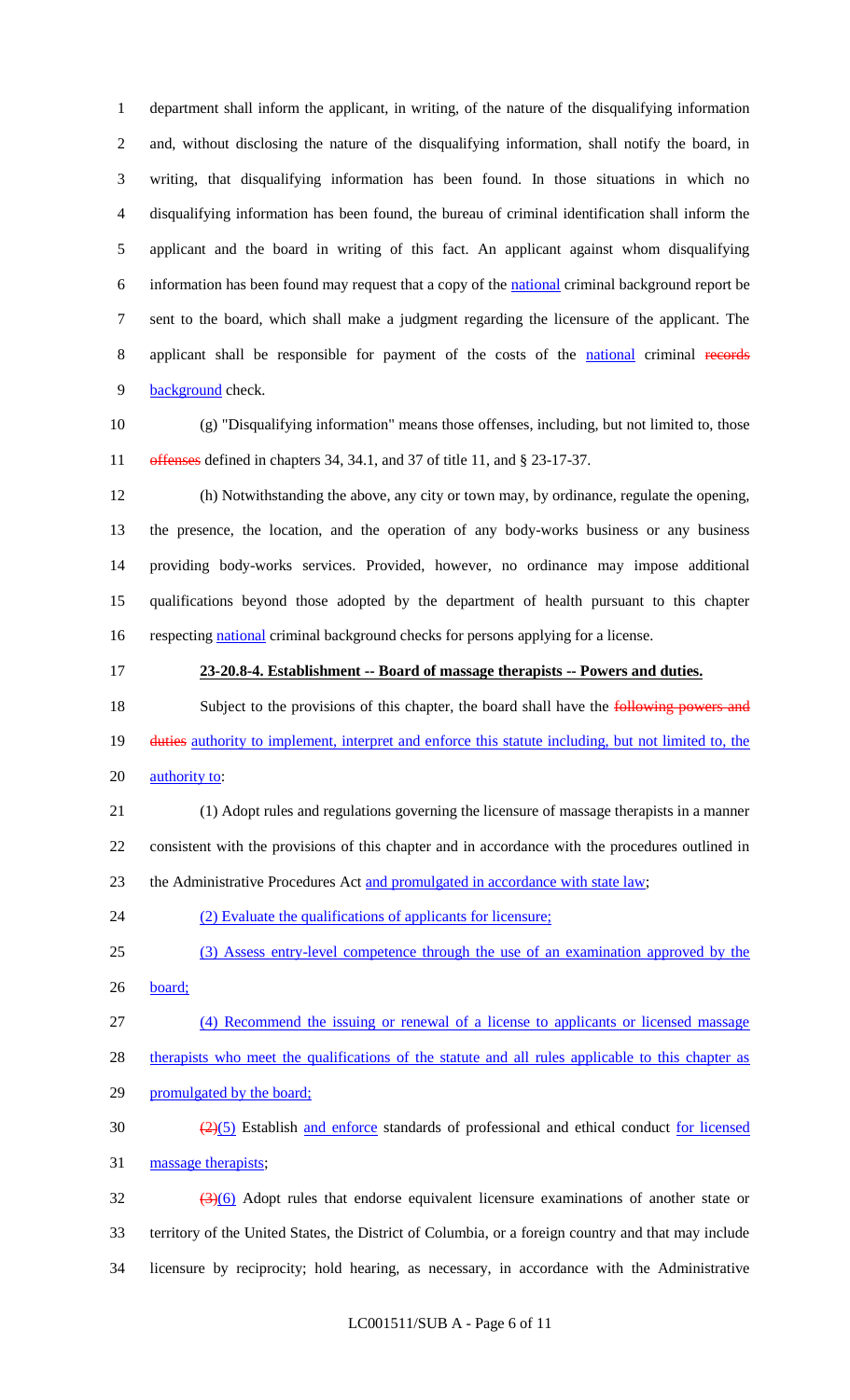1 Procedures Act.

- 2 (4)(7) Maintain a complete record of all licensed massage therapists, ensure licensee 3 compliance with all established requirements. The board will make an annual report to the 4 governor which shall contain duties performed, actions taken and appropriate recommendations. 5 (8) The board will make an annual report to the governor that shall contain duties 6 performed, actions taken and appropriate recommendations. 7 (9) Consult The board will consult and advise other regulatory entities as necessary 8 regarding issues pertaining to massage therapy **practice**, education and/or issues related to the 9 regulation of massage therapists. 10 (10) Upon receipt of a complaint, the department of health shall authorize the 11 investigation of any allegations of wrongdoing undertaken by any person, entity, license or 12 organization related to the practice of massage therapy. 13 (11) The board shall review investigative reports deemed necessary by the director and 14 make appropriate recommendations to the director for action including, but not limited to, 15 issuance of a letter of concern or warning of the possible infraction of this statute; issuance of a 16 letter initiating a ten (10) day corrective action period allowing the person practicing to address 17 an infraction; suspension for a period not to exceed ninety (90) days of any license issued under 18 the authority of this chapter; and may, after due notice and hearing revoke the license if it is 19 found that the person practicing massage therapy is in violation of those rules and regulations or 20 any provision of this chapter. The holder of a license shall upon its revocation promptly surrender 21 it to the board or its designee. 22 **23-20.8-5. Application for license -- Issuance or denial of license -- Minimum**  23 **qualifications.** 24 (a) Every person desiring to begin the practice of massage therapy, except exempt 25 persons as provided in this chapter, shall present satisfactory evidence to the division of 26 professional regulation of the department of health that he or she  $\frac{1}{15}$ : 27 (1) Over Is over eighteen (18) years of age; 28 (2) Of good moral character (via background check Has submitted to a national criminal 29 background check in accordance with § 23-20.8-3); 30 (3) Has successfully completed an educational program, meeting minimum requirements
- 31 established by the board, including at least five hundred (500) six hundred fifty (650) hours of
- 32 supervised in-class, hands-on and supervised coursework and clinical work; and
- 33 (4) Has successfully completed an examination approved by the board. Any examination
- 34 approved by the board must meet generally recognized standards including development through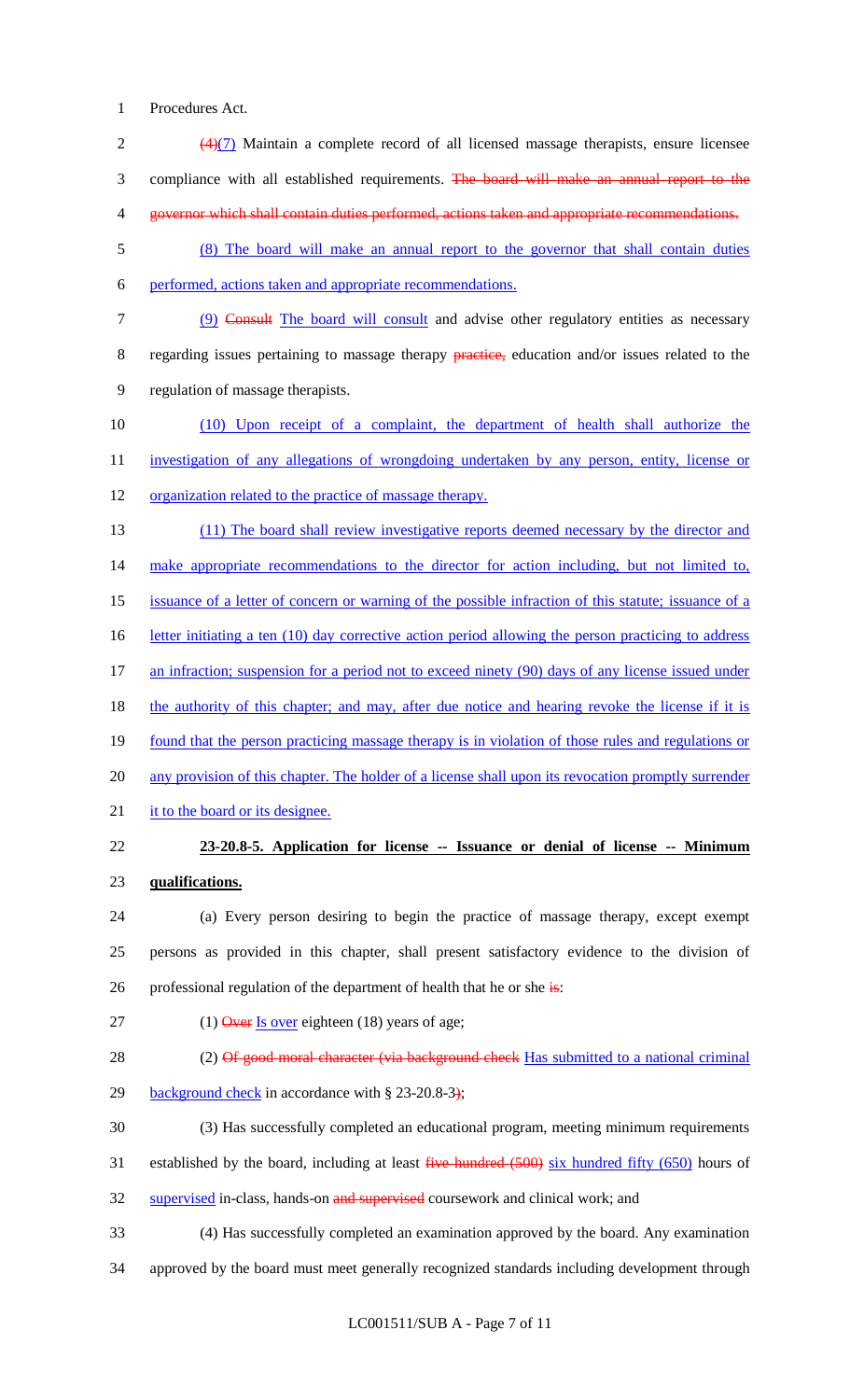the use of a job-task analysis and must meet appropriate psychometric standards.

 (b) The department may grant a license to any applicant satisfying the requirements of 3 subsections (a)(1) and (a)(2)  $\frac{8}{9}$  23-20.8-5(a), has completed all appropriate forms, paid all appropriate fees and has met substantially equivalent standards in obtaining a valid license, permit, certificate or registration issued by any other state or territory of the United States or by a foreign country.

 (c) The department shall, within sixty (60) days from the time any application for a license is received, grant the applications and issue a license to practice massage therapy for a year from that date if the department is satisfied that the applicant complies with the rules and 10 regulations promulgated in accordance with this chapter. An applicant, whose national criminal 11 records background check reveals a conviction for any sexual offense, including, but not limited to, those offenses defined in chapters 34 and 37 of title 11, shall be denied a license under this chapter.

 (d) The fee for original application for licensure as a massage therapist and the fee for 15 annual license renewal shall be determined by the board and shall not exceed one hundred dollars 16 (\$100) department of health.

**23-20.8-9. Persons exempt.**

Nothing contained in this chapter shall prohibit:

 (1) A person who is otherwise licensed certified or registered in accordance with the general laws of Rhode Island, from performing service within his/her or authorized scope of practice and who does not hold himself/herself out to be a massage therapist.

22 (2) A person duly licensed, certified, or registered in nonresident massage therapist holding a valid license, permit, certificate or registration issued by another state or territory of the 24 United States, the District of Columbia, or a foreign country when incidentally in this state to provide service as part of an emergency response team working in conjunction with disaster relief 26 official or as part of a charity event officials.

 (3) Nonresident practitioners A nonresident massage therapist holding a valid license, 28 permit, certificate or registration issued by any other state or territory of the United States, the 29 District of Columbia or by a foreign country and temporarily practicing massage therapy in this state for a period not exceeding thirty (30) days for the purpose of presenting educational or clinical programs, lectures, seminars or workshops to massage therapists.

32 (4) Graduates A graduate from an approved educational program, may practice massage therapy only under the supervision of one, assigned, onsite licensed massage therapist. Graduates have ninety (90) days from the date on the application fee receipt, to meet licensure requirements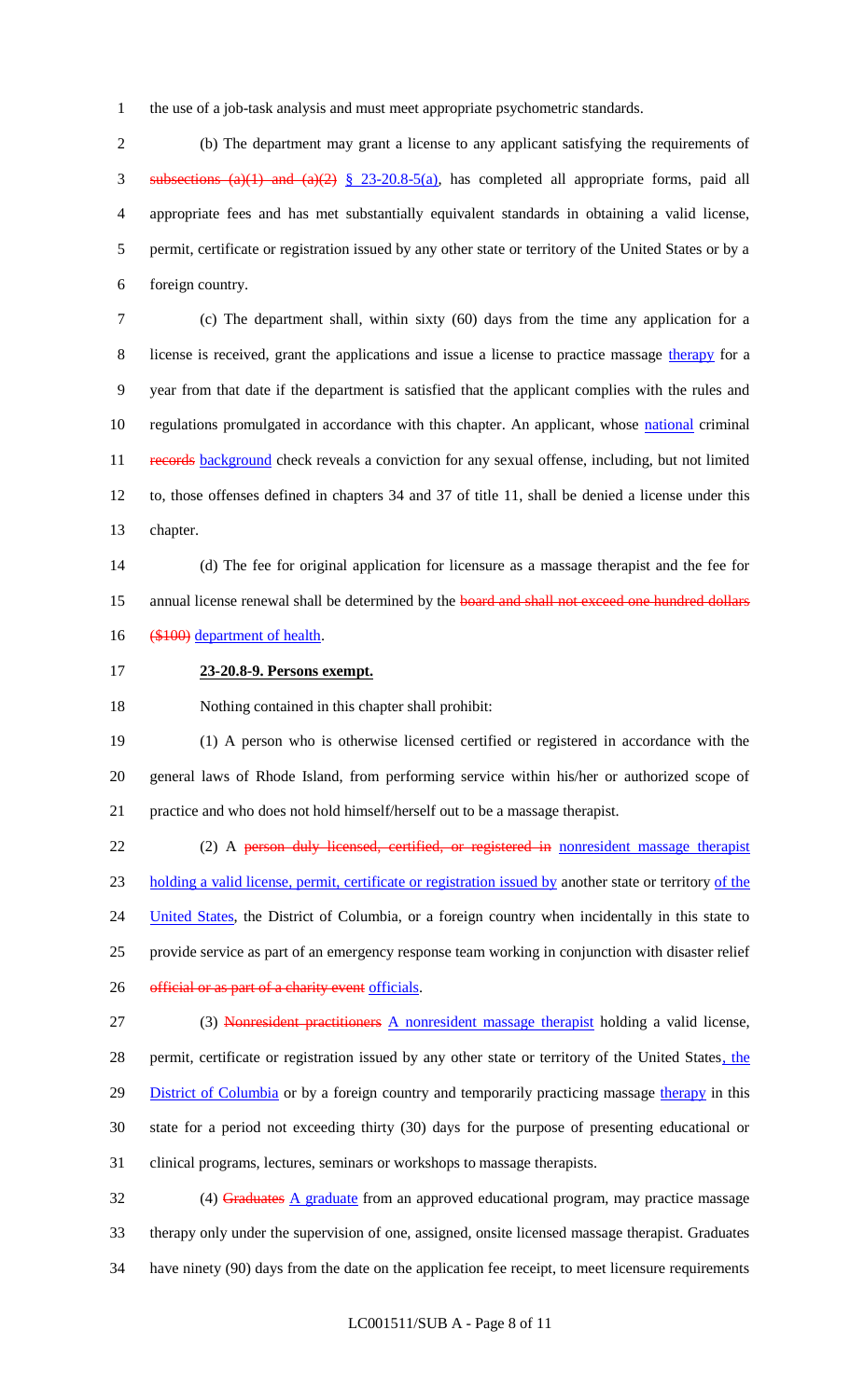1 of this state in accordance with regulations prescribed by the board.

2 (5) Persons A massage therapist who provide provides acceptable evidence of being 3 currently licensed to practice massage therapy by examination or endorsement under the laws of 4 other states or territories of the United States, and the District of Columbia, or by a foreign 5 country have a grace period of forty-five (45) days from the date on the application fee receipt to 6 meet licensure requirements of this state in accordance with regulations prescribed by the board. 7 The original privilege to work forty-five (45) days from the date on the application fee receipt 8 shall not be extended or renewed.

9 (6) A nonresident massage therapist holding a valid license, permit, certificate or 10 registration issued by any other state or territory of the United States, the District of Columbia or 11 by a foreign country when in this state as part of a charity/event where massage is appropriate. 12 Nothing in the article shall be construed to prevent or restrict the practice of any person in this 13 state who uses touch, words and directed movement to deepen awareness of existing patterns of 14 movement in the body as well as to suggest new possibilities of movement while engaged within 15 the scope of practice of a profession with established standards and ethics, provided that his or 16 her services are not designated or implied to be massage or massage therapy. Such practices 17 include, but are not limited to, the Feldenkrais Method/rs or somatic education, the Rolf Institute's 18 Rolf Movement Integration, the Trager Approach/rs to movement education, and Body-Mind 19 Centering/rs. Practitioners must be recognized by or meet the established standards of either a 20 professional organization or credentialing agency that represents or certifies the respective 21 practice based on a minimal level of training, demonstration of competency and adherence to 22 ethical standards.

23 (7) Nothing in the section shall be construed to prevent or restrict the practice of any 24 person in this state who uses touch to affect the energy systems, acupoints or Qi meridians 25 (channels of energy) of the human body while engaged within the scope of practice of a 26 profession with established standards and ethics, provided that his or her service is not designated 27 or implied to be massage or massage therapy. Such practices include, but are not limited to, 28 Polarity, Polarity Therapy, Polarity Bodywork Therapy, Rosen Method, Asian Bodywork 29 Therapy, Acupressure, Jin Shin Do/rs, Qi Gong, Reiki and Shiatsu. Practitioners must be 30 recognized by or meet the established standards of either a professional organization or 31 credentialing agency that represents or certified the respective practice based on a minimal level 32 of training, demonstration of competency and adherence to ethical standards.

## 33 **23-20.8-11. Penalties.**

34 (a) Any person who practices massage therapy or acts in any capacity where a license is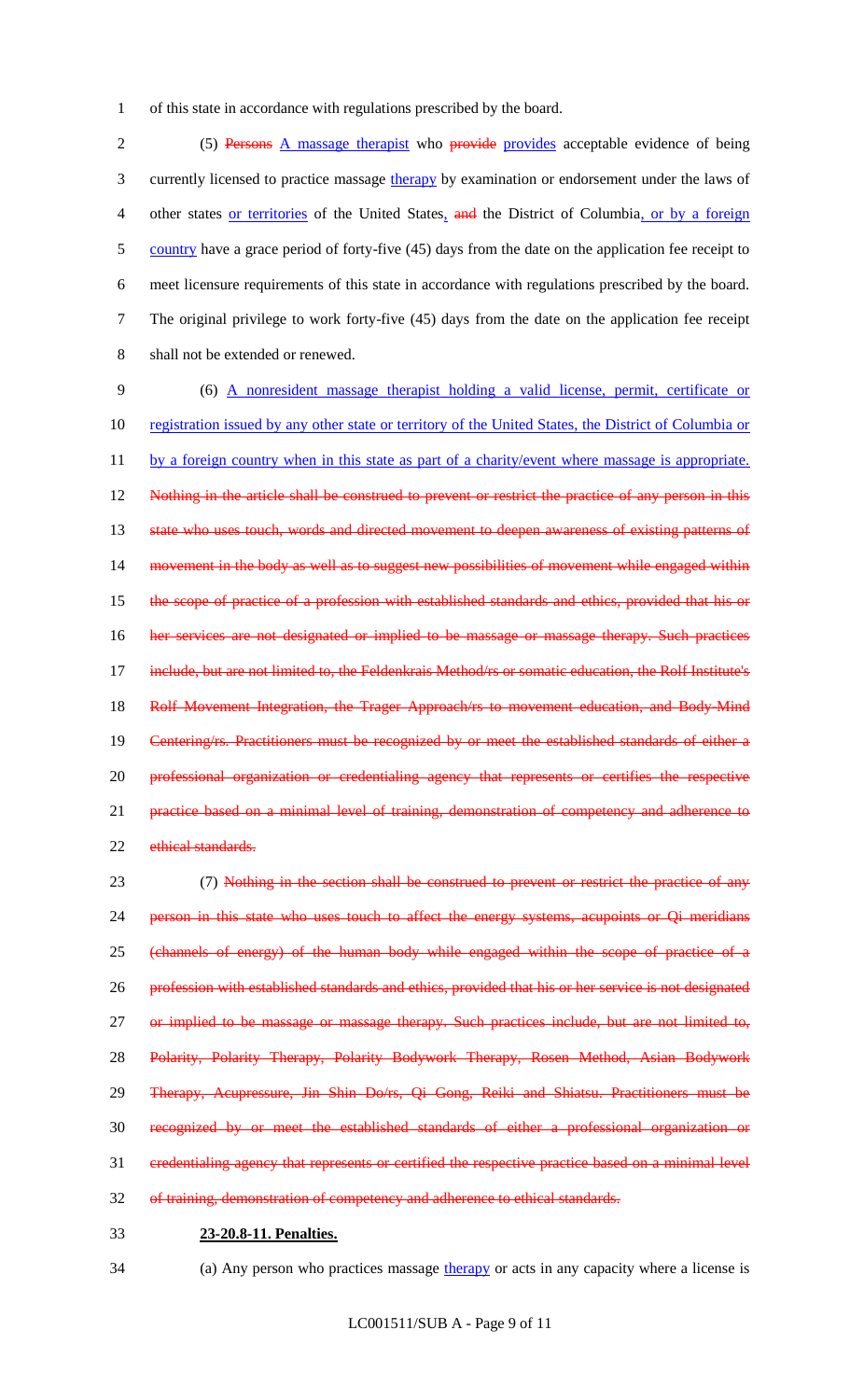1 required by this chapter, without a license provided for in this chapter, shall be guilty of a 2 misdemeanor and subject to a fine of up to one thousand dollars (\$1,000) or thirty (30) days in

 $3$  jail.

4 (b) Any owner, operator, manager, or licensee in charge of or in control of a massage 5 therapy establishment practice who knowingly employs a person who is not licensed as a massage 6 therapist, or who allows an unlicensed person to perform, operate, or practice massage therapy is 7 guilty of a misdemeanor and subject to a fine of up to one thousand dollars (\$1,000) and thirty  $8$   $(30)$  days in jail.

9 (c) The practice of massage therapy by a person without a license issued under this chapter is declared to be a danger to the public health and welfare. In addition to any other civil, criminal, or disciplinary remedy, the attorney general or prosecuting attorney of any municipality where the person is practicing, or purporting to practice, may maintain an action to enjoin that 13 person from practicing massage therapy until this person secures a valid license. (d) [Deleted by P.L. 2008, ch. 100, art. 6, § 1].

15 SECTION 2. This act shall take effect upon passage.

======== LC001511/SUB A ========